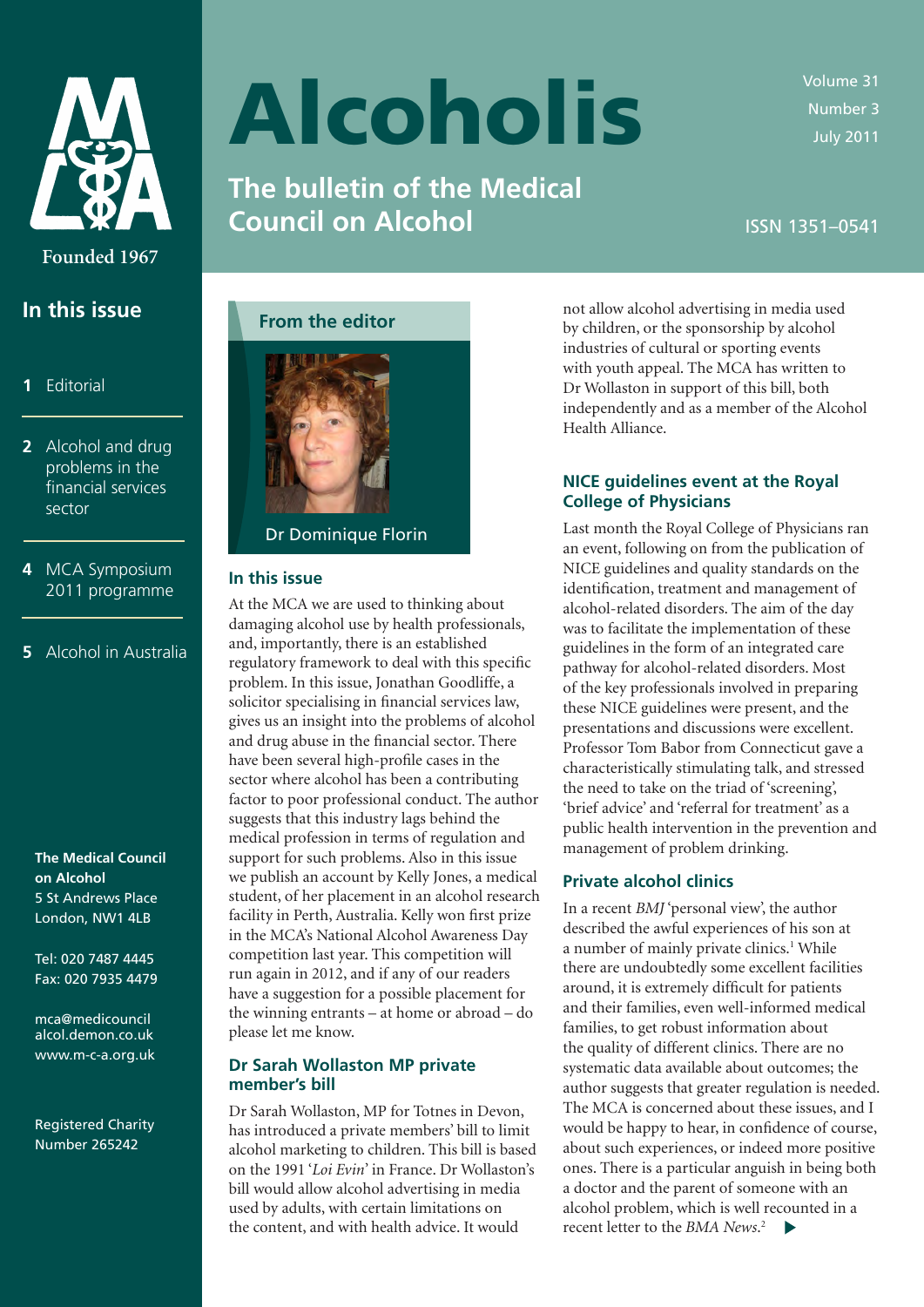# <span id="page-1-0"></span>From the editor continued...

#### **Website news**

The MCA website has been recently improved, and is now much more up to date, with lots more information. Please do have a look at www.m-c-a.org.uk. The website is of course a work in progress, and if you have any ideas about what you would like to see on it do let us know at the MCA office. Readers may also be interested in another website,

www.alcoholpolicy.net. This is a blog aimed at health professionals in the alcohol harm reduction field, and is a useful source of information about alcohol news.

#### **References**

- 1 Anonymous. Private alcohol detox clinics should be regulated. *BMJ* 2011;342:d2399.
- 2 Anonymous. Shamed by daughter's drinking. *BMA News* May 28,2011:9.

# **Alcohol and drug problems in the financial services sector**

Jonathan Goodliffe

#### **The financial services sector**

There is great potential for the development of strategies to reduce problems arising from alcohol and drug misuse within the financial services sector. There are several reasons for this. Firstly, many working within this sector suffer from problems with drugs and alcohol, and these problems obviously affect their work. Sometimes solutions to the problems can be found within the workplace, and do not then need to be financed by the taxpayer. Families may benefit too. The financial sector is a major provider of jobs, and a contributor to the country's balance of payments. Its business is focused on the management of financial risks in areas such as insurance and banking, and in some cases, they may insure risks directly related to substance misuse through, for instance, private medical insurance. Firms in the sector apply sophisticated risk management and monitoring techniques. Following the financial crisis, improvements to those techniques are being developed, with the UK regulator, the Financial Services Authority (FSA), helping to drive this process.

## **Risk management**

The human and health elements within risk management are recognised in the leading model of 'enterprise risk management' (ERM) developed by the 'big four' accountancy firm

PricewaterhouseCoopers (PWC), and as outlined in the FSA's own rulebook. But the health perspective (and within it the problem of substance misuse) is ill-developed, so there is little relevant data to fit into this segment of ERM. This contrasts with the approach to risk management within the NHS, where the health of staff is identified as a key element in good governance. So, although there is peer-reviewed evidence that alcohol misuse is linked to inappropriate risk-taking in, for instance, sexual activity and motoring, this issue has not received the same consideration in relation to, for instance, dealings on financial markets, insurance underwriting or lending on sub-prime mortgages.

> *The link between alcohol and drug misuse and theft of client money by lawyers handling financial transactions is demostrated in peerreviewed literature.*

# **Evidence of problems**

This is despite that fact that there is increasing anecdotal evidence that substance misuse is a problem in the financial services sector. There have

been two recent FSA enforcement cases in which traders in the financial markets caused very serious losses and affected market confidence when they were under the influence of alcohol or drugs. Similar cases have been reported in North America and Australia. Sometimes the link with alcohol or drugs does not emerge until some considerable time after the fall of the firm and/or individual concerned. The memoirs of Nick Leeson, whose activities brought down Barings Bank in 1995, reveal regular drinking binges over the period of his trading activities. More recently, the FSA disqualified a non-executive director who had turned a blind eye to fraudulent activities in his firm. The decision of the tribunal on appeal indicates that one of the relevant factors was that he and his colleagues spent much of their time in the pub rather than attending to their business. The link between alcohol and drug misuse and theft of client money by lawyers handling financial transactions is demonstrated in peer-reviewed literature and in regulatory proceedings in the UK and North America. This raises the question of whether the same may also apply to any extent to financial intermediaries who fail to account to their clients. Bernie Madoff, the investment adviser convicted of fraud, is said to have 'had so much cocaine in his office it was dubbed the north pole'.<sup>1</sup>

The 2011 essay competition is now closed. Please check the MCA website for information about the forthcoming National Alcohol Awareness Day postcard competition.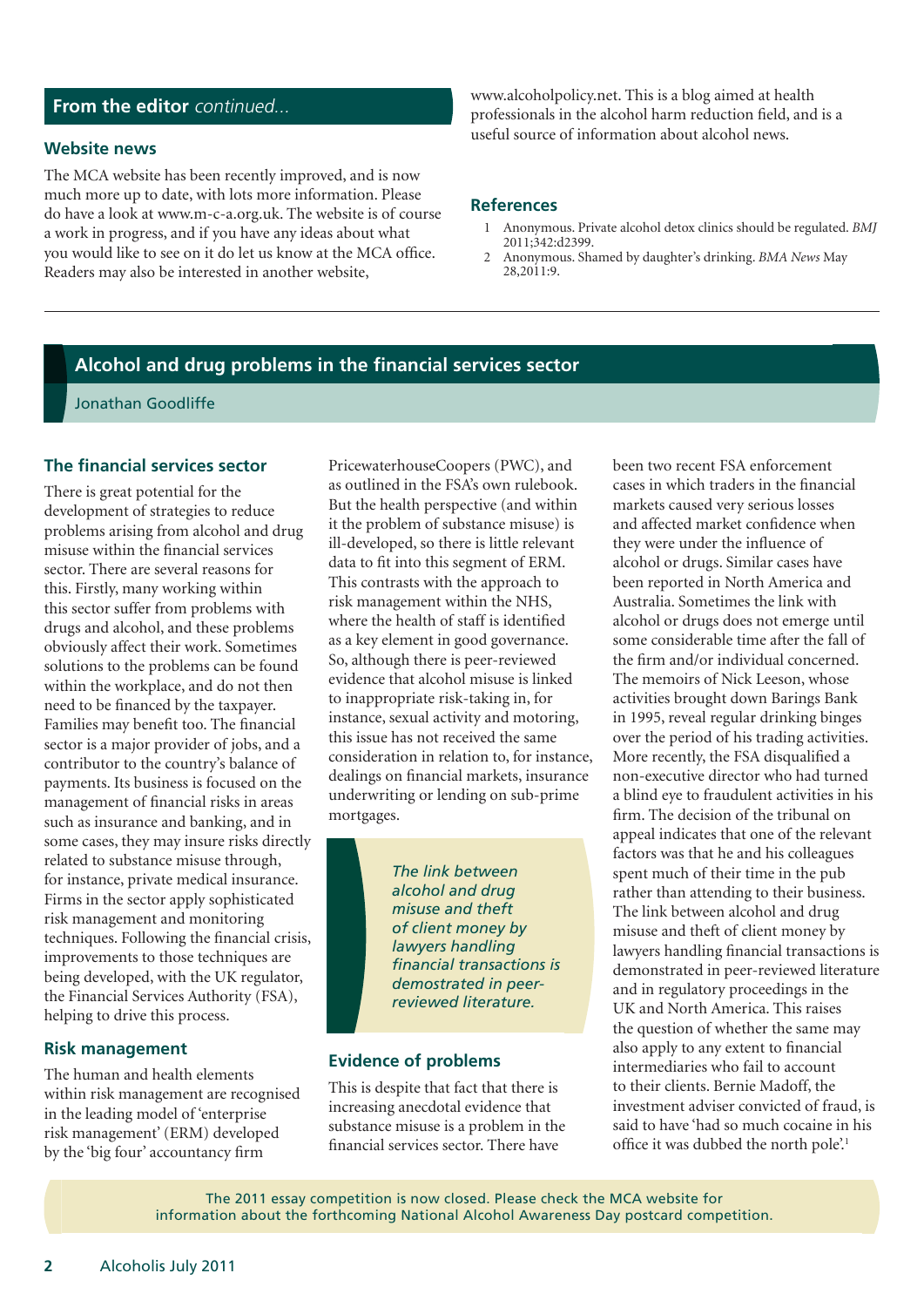# **Regulatory approach**

In 1995, the Bank of England issued guidance encouraging traders in the wholesale markets to develop drug and alcohol policies, and to educate staff about the risks. The FSA dropped this guidance when it acquired its statutory powers in 2001, and there is little evidence that it has any interest in substance misuse problems. The link with alcohol misuse was edited out in its publicity relating to the case of the non-executive director mentioned above. It has discussed regulatory issues with the General Medical Council, but not apparently emulated the GMC's sophisticated health procedures. An interview with the FSA to discuss these issues for this article was declined.

#### **Industry attitudes**

It is equally difficult to get comment on alcohol and drug misuse from the industry itself. The stigma and denial associated with addiction results in firms being reluctant to admit that they may have a problem, or to share knowledge about how it may be addressed. Informative comment, if made at all, is generally 'off the record', often because of confidentiality constraints. Approaches to financial groups revealed that some outsource health issues to employment assistance programmes, and have no alcohol policies of their own. Some companies refused to comment at all on this matter. This contrasts with the approach to other risks to which financial firms are exposed, such as, for instance, hurricanes and oil rig disasters in the Gulf of Mexico. These other risks are typically the subject of open discussion, and there may be financial support for evidence-based research. Research on problems in the workplace arising from alcohol and drugs, by contrast, tends to be focused on safety-critical environments, such as medicine and transport, or on public sector activities.

#### **The way forward?**

The insurance group RSA was featured as an example of best practice in applying workplace policies under the Labour government's first alcohol strategy for England in 2004. Had this initiative been pursued, it might have provided evidence for insurers to offer, on a wider basis, lower premiums on public liability insurance to policyholders with workplace policies, even in non-safety-critical working environments. Unfortunately, I was unable to get an update from RSA on how, if at all, its policy had developed over the last six years.

The most helpful company with which I was in contact was Aviva Occupational Health. I spoke with Dr Padraic Ryan, the recently appointed UK medical director of Aviva's occupational health business, whose views are of particular interest as he has a long track record within this field. Often occupational health physicians may only have incidental contact with the sector through outsourcing arrangements. While Dr Ryan would not comment on specific cases, he was happy to offer some best practice advice:



**A** Major problems can arise from alcohol misuse in the financial services sector

*Companies need to start to remove the stigmas and fears associated with ill-health by aligning their drug and alcohol policy with their occupational health function. Managers need to be trained to identify issues early. Confidential support services should be put in place to help the individual address the issue before it escalates.*

It is not an easy matter to weigh one risk against another. Health issues in general – and alcohol and drug issues in particular – may not be the most significant risks to which a financial firm is exposed (as compared, for instance, with climate change). But addiction problems seem to have been systematically ignored by the regulator, and inadequately addressed by most firms, over the last 11 years. There is surely an opportunity here for improvement. In the longer term, it is to be hoped that the problems arising from substance misuse will be fully recognised within risk management and the regulatory framework.

#### **References**

1 *[New York Daily News](http://articles.nydailynews.com/2009-10-20/news/17935364_1_madoff-securities-prison-for-drug-crimes-cocaine-kingpin)*. 20 October 2009.

Jonathan Goodliffe is a solicitor specialising in financial services law

Visit the MCA's new online shop at www.m-c-a.org.uk/about\_us/merchandise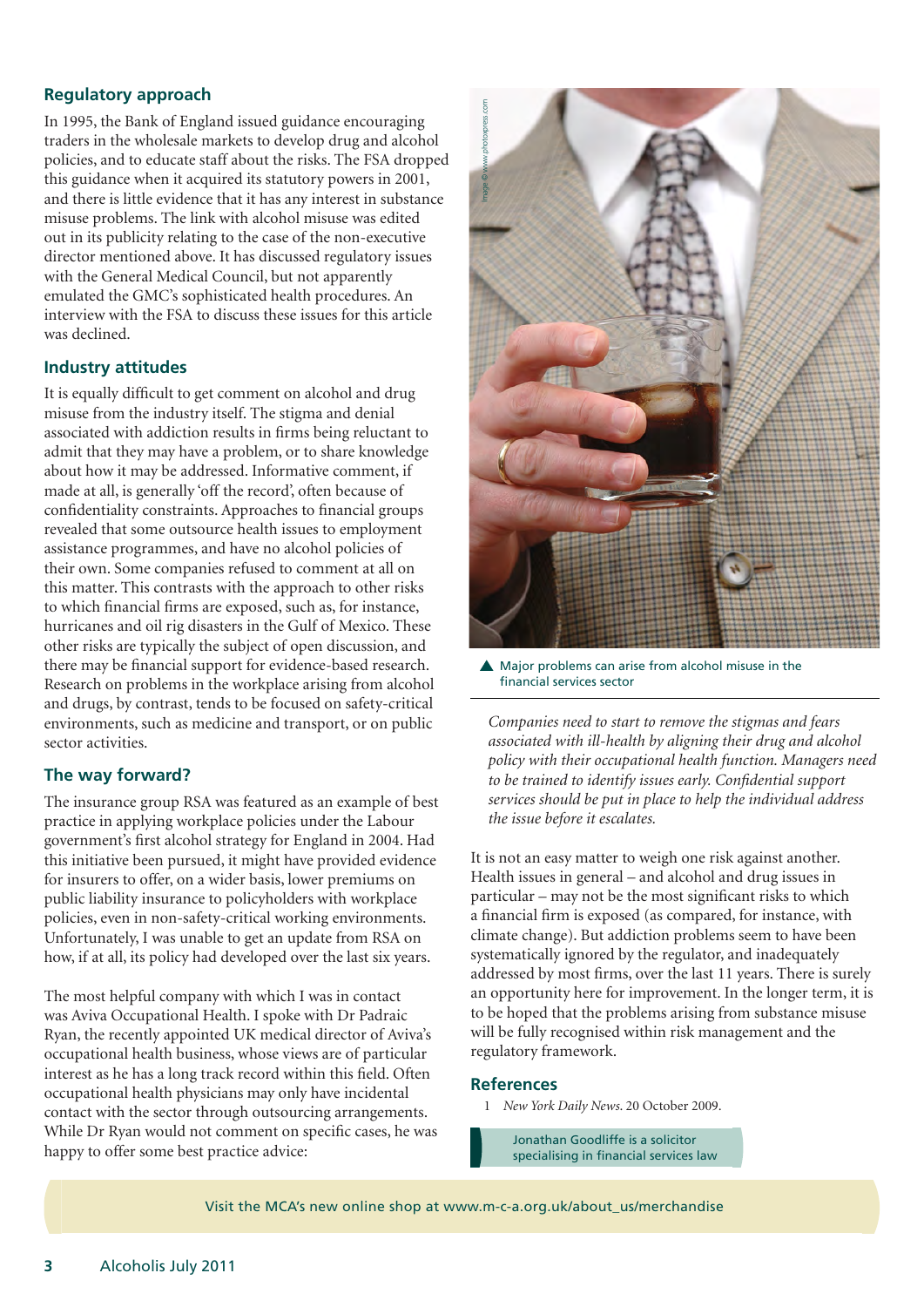# <span id="page-3-0"></span>**MCA Symposium 16 November 2011 Programme**

| 9:00                         | <b>Registration and coffee</b>                                                                                                | <b>Session break</b>              |                                                                                           |
|------------------------------|-------------------------------------------------------------------------------------------------------------------------------|-----------------------------------|-------------------------------------------------------------------------------------------|
| 9:30                         | <b>AGM (MCA members only)</b>                                                                                                 | 12:10                             | Lunch (MCA members only)                                                                  |
| 10.00                        | <b>Michael Frowen Essay</b><br><b>Prize ceremony</b>                                                                          | 13:00                             | <b>Regional advisers</b><br>meeting (MCA regional<br>advisers only)                       |
| <b>Max Glatt Lecture</b>     |                                                                                                                               | <b>Symposium: Alcohol and the</b> |                                                                                           |
| 10:10                        | <b>Professor Tom Babor</b>                                                                                                    | military                          |                                                                                           |
|                              | Problem drinking in the UK:<br>public health implications of<br>defining a drinking epidemic<br>as a 'corporate-born disease' | 13:30                             | <b>Welcome and</b><br>introduction by<br><b>Dr David Marjot</b>                           |
| 10:50                        | <b>Speaker questions</b>                                                                                                      | 13:55                             | <b>Dr Walter Bussittil</b><br>Presentations of post-                                      |
| 11:05                        | <b>Max Glatt Prize</b><br>presentation                                                                                        |                                   | traumatic stress disorder in<br>veterans and civilians - the<br>relationship with alcohol |
| <b>NICE lecture</b><br>11:10 |                                                                                                                               | 14:30                             | <b>Dr Nicola Fear</b><br>Alcohol (mis)use within the<br><b>UK military</b>                |
|                              | Dr Marsha Morgan<br>The NICE way forward for<br>2012 and beyond                                                               | 15.05                             | Tea and coffee break                                                                      |
| 11:40                        | <b>Speaker questions</b>                                                                                                      | 15:20                             | <b>Surgeon Captain John</b><br><b>Sharpley, RN</b><br>Management of alcohol               |
| 12:05                        | <b>Chairman to close</b>                                                                                                      |                                   | problems in the armed forces                                                              |
|                              |                                                                                                                               | 15:55                             | Panel and question time                                                                   |
|                              |                                                                                                                               | 16:30                             | Close of proceedings                                                                      |

To book your place, please contact Sapphire Ellison directly: 020 7487 4445 **|** Sapphire.Ellison@m-c-a.org.uk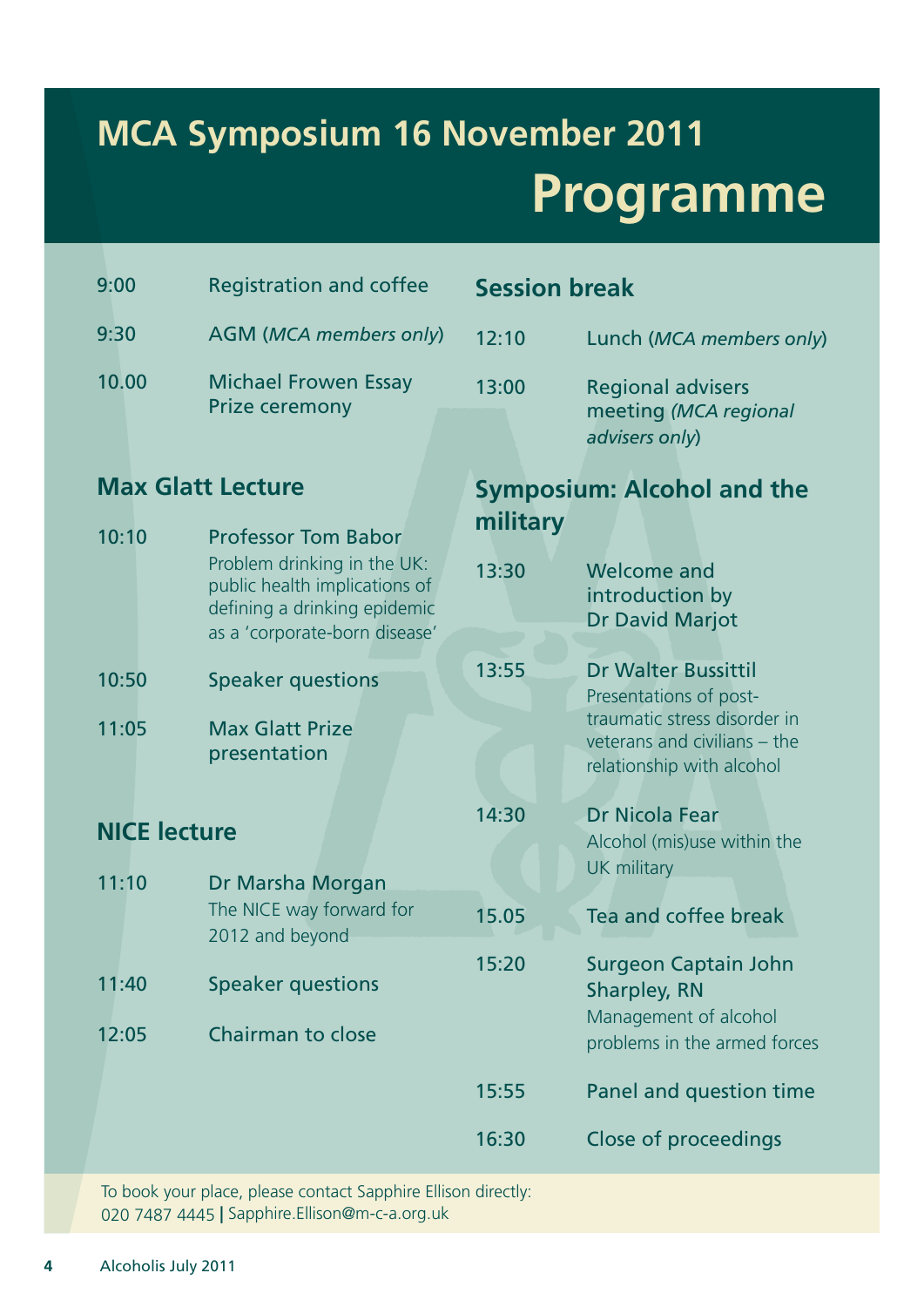# <span id="page-4-0"></span>**Alcohol in Australia**

### Kelly Jones

As a winner of the MCA's Alcohol Awareness Day poster competition in 2010, I undertook a three-week placement at the National Drug Research Institute (NDRI) in Perth, Western Australia. NDRI conducts research into patterns of alcohol and drug use throughout Australia. It provides information and advice to government, healthcare professionals and the public, with the ultimate aim of harm reduction and prevention. The organisation is lead by Professor Steve Allsopp, who kindly arranged a variety of activities for me, and asked me to consider why hospital admissions for alcohol-related injuries and illness had increased in Western Australia. During my placement I met a variety of researchers, attended government meetings, and visited treatment centres in order to gain insight into what is a critical public health issue both in Australia and in the UK.

#### **Background**

I quickly learned that, since 1995, there has been a sustained rise in alcoholassociated hospital admissions across all Australian states. Unsurprisingly, the per capita consumption of alcohol has risen, as has the proportion of

underage drinkers and the average amount of alcohol consumed by the heaviest drinkers. It is easy to relate this picture to a similar story in the UK, where problematic alcohol use has become an increasingly publicised and debated issue. Globally, alcohol misuse is a major risk factor for premature death and disability, and is responsible for 4% of the global disease burden. Alongside short- and long-term physical consequences, alcohol consumption is also a risk factor for a variety of social harms, including assault, employment difficulties and relationship problems. As a result, the NHS foots an unnecessary annual bill of approximately £2 billion.

One highlight of my trip was attending a state government meeting on alcohol policy. Here I spoke with a number of expert delegates and sought their opinions on the problem. Beyond conversations I had with researchers and experts, it became apparent that there were two key factors contributing to people's drinking behaviour: the affordability of alcohol and the availability of alcohol. I confess that initially I was sceptical about this proposition; I was hoping for something more poetic. I agreed that, at home,

alcohol is almost always available should I require it, but I did not think of it as particularly affordable or cheap. With prices around £6.50 a pint, Western Australians were hardly getting low prices either. What is true, both in Australia and at home, is that the price of alcohol has not increased in line with inflation or rising income, making alcohol more affordable to more of the population compared with ten years ago. 'Availability' can be defined in a variety of ways. It refers to the physical number of alcohol vendors within a given area; vendor trading hours; the types of business licensed to sell alcohol; or the enforcement of minimum age legislation. There is evidence that, in combination, low relative prices and high availability promote consumption. It felt like Australia had started to embrace this idea; I noticed that supermarkets do not sell alcohol, that buying a drink is expensive enough to prevent one or two glasses becoming five, and that there is visible enforcement of drink-driving regulations.

#### **Indigenous population**

In Australia, alcohol misuse within the indigenous population is a pressing challenge faced by healthcare professionals at the individual level, and by larger agencies and government. Pronounced cultural differences between the indigenous community and the general population precipitate



Perth in Western Australia, Home of the National Drug Research Institute (NDRI)